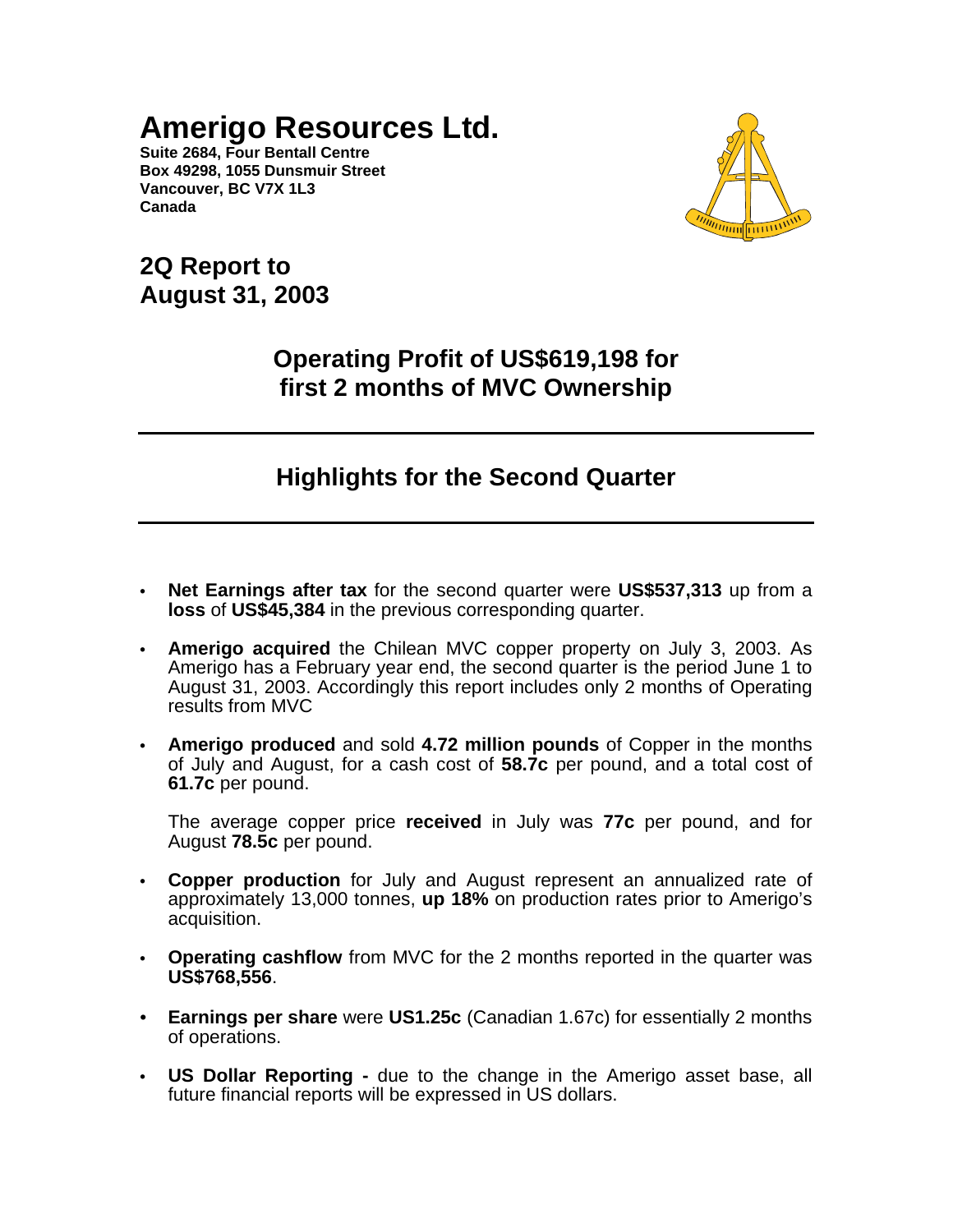**• Production expansion plans** remain on track to achieve an annualized production rate of approximately 15,000 tonnes of refined copper, up from 11,000 tonnes or a 36% increase.

The additional classification and flotation equipment has been ordered and is expected to be fully commissioned by January 2004, at a cost of US\$1.5m, significantly below the original budget of US\$ 3.0m.

**• Further production increases-**Preliminary planning is well underway for Stage 2 of the expansion which will increase annual copper production to approximately 20,000 tonnes in 2005. Both stages of expansion positions Amerigo well to take advantage of expected increases in the Copper price due to strong demand from China and improving economies in other parts of Asia, the US, and Europe.

This production increase will be generated from increased production from the Colihues tailings project from the present 2000 tonnes of plant feed per day trial operation to a fully commercial rate of 10,000 tonnes per day.

Further studies are planned for 2004 to examine the potential to increase production from Colihues beyond this rate.

**• New business –** Amerigo holds the view that there continues to be significant acquisition opportunities in both sulphide and oxide copper projects within Chile. Chile is the world's largest copper producer, and for several years this region has been short of capital to develop projects which typically are not large enough to capture the attention of the world's major copper producers. Amerigo believes it can participate in such opportunities provided they offer similar potential for rates of return to the Company's MVC acquisition.

Amerigo Resources Ltd. is a Canadian junior copper production company currently producing approximately 13,000 tonnes of copper per annum from its MVC operations near Santiago, Chile. Amerigo is also exploring for Olympic Dam style copper-gold deposits on four properties in the Sault Ste. Marie area of Ontario, Canada. Tel: (604) 681-2802; Fax: (604) 682-2802; Web: www.amerigoresources.com; Listing: ARG:TSX-V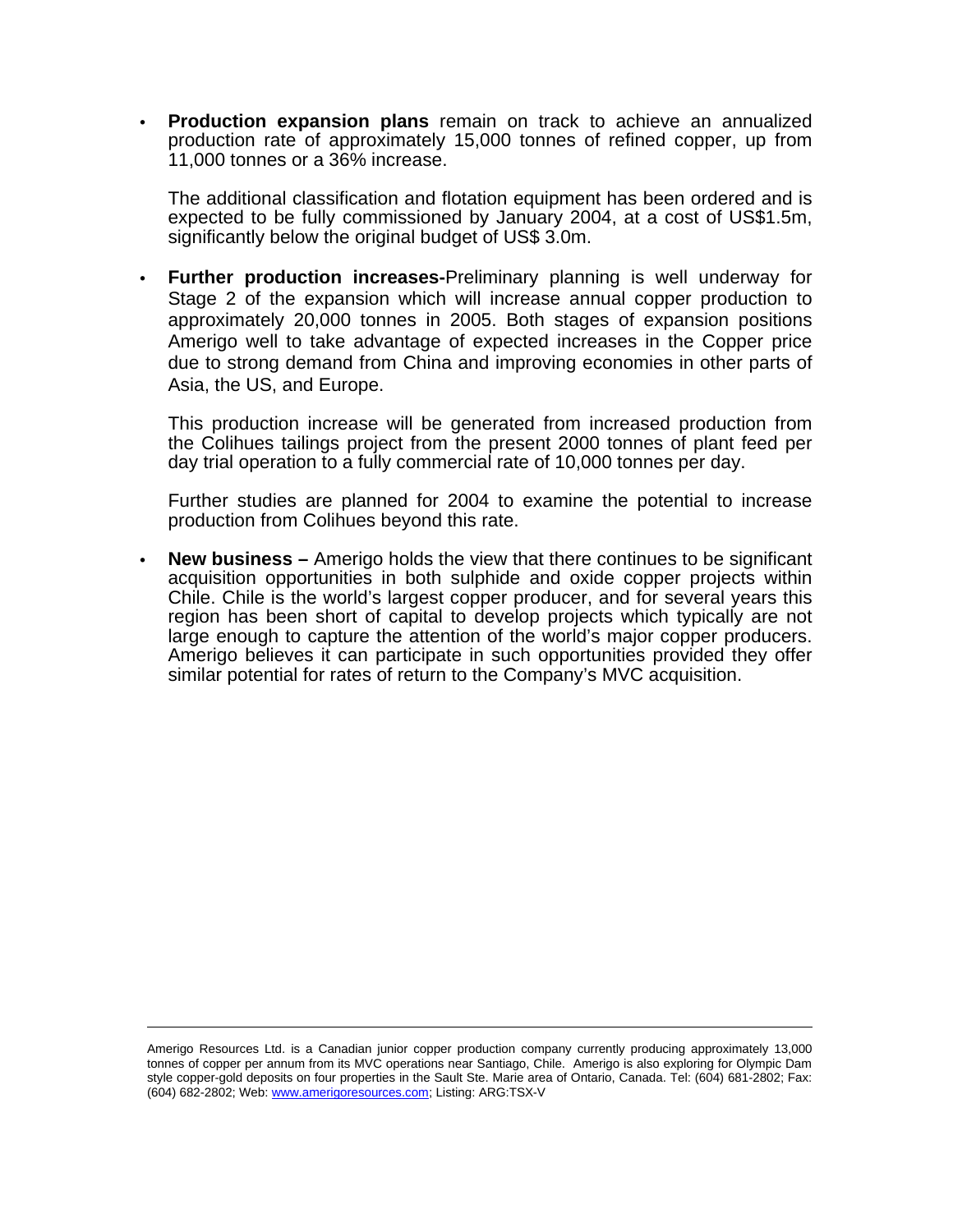Consolidated Financial Statements (Unaudited) **August 31, 2003** (expressed in U.S. dollars)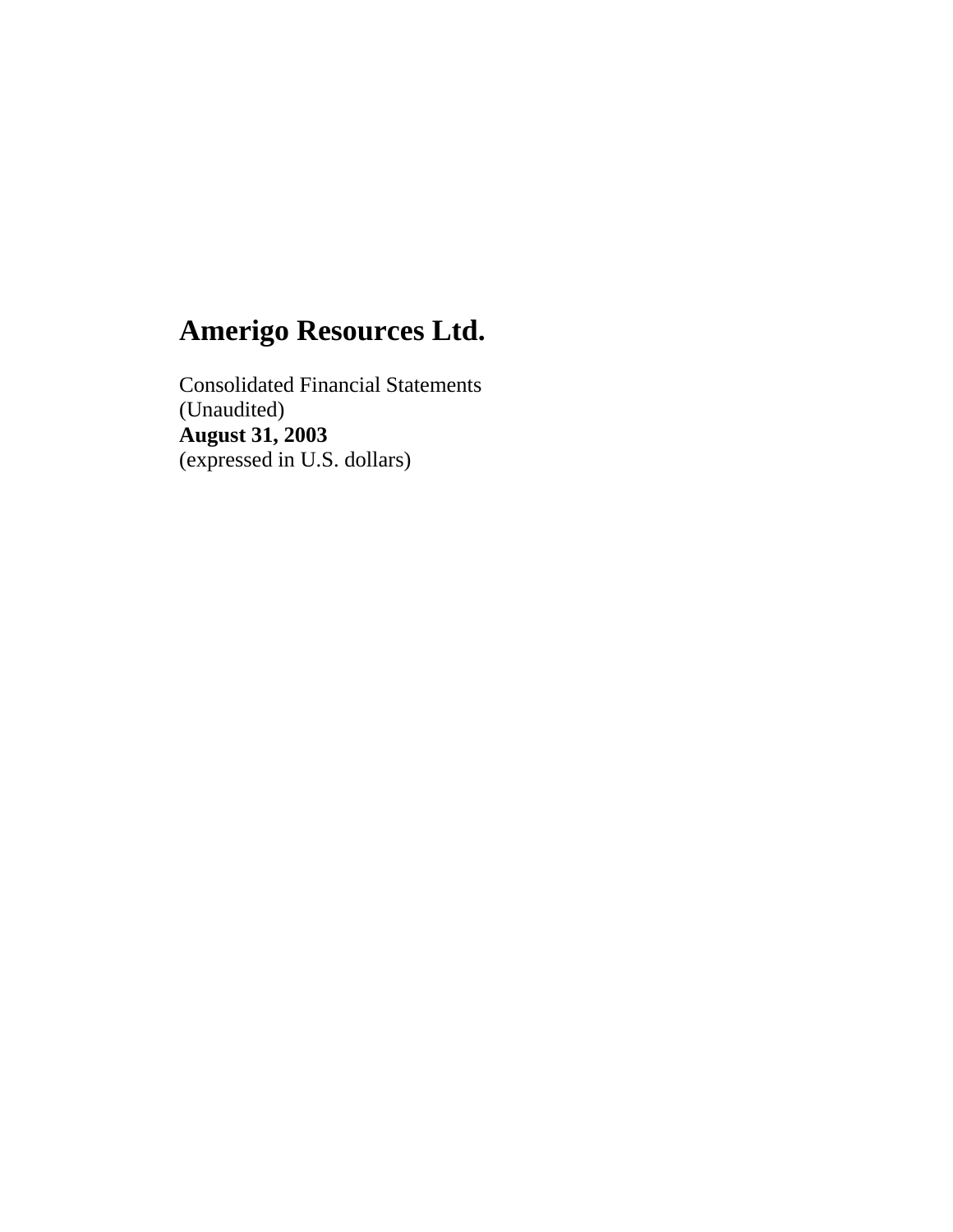Consolidated Balance Sheet

# (expressed in U.S. dollars)

|                                                                                                                                                 | August 31,<br>2003<br>(Unaudited)         | February 28,<br>2003<br>\$ |
|-------------------------------------------------------------------------------------------------------------------------------------------------|-------------------------------------------|----------------------------|
| <b>Assets</b>                                                                                                                                   |                                           |                            |
| <b>Current assets</b><br>Cash and cash equivalents (note 4)<br>Accounts receivable<br>Prepaid expenses<br>Plant supplies and inventory (note 5) | 2,976,193<br>758,771<br>30,931<br>638,085 | 91,654<br>13,049<br>3,490  |
|                                                                                                                                                 | 4,403,980                                 | 108,193                    |
| <b>Deferred charges</b>                                                                                                                         | 31,250                                    |                            |
| <b>Mineral property, plant and equipment</b> - net (note 6)                                                                                     | 22,954,958                                | 254,498                    |
| <b>Future income tax</b>                                                                                                                        | 2,463,629                                 |                            |
|                                                                                                                                                 | 29,853,817                                | 362,691                    |
| <b>Liabilities</b>                                                                                                                              |                                           |                            |
| <b>Current liabilities</b><br>Accounts payable                                                                                                  | 1,433,157                                 | 16,546                     |
| <b>Notes payable</b> (note 3)                                                                                                                   | 3,400,000                                 |                            |
| <b>Enami loan</b> (note 7)                                                                                                                      | 2,360,365                                 |                            |
| <b>Other payables</b> (note 8)                                                                                                                  | 370,860                                   |                            |
| <b>Future income tax</b>                                                                                                                        | 1,257,118                                 |                            |
| <b>Minority interest</b>                                                                                                                        | 1,000                                     |                            |
|                                                                                                                                                 | 8,822,500                                 | 16,546                     |
| <b>Shareholders' Equity</b>                                                                                                                     |                                           |                            |
| <b>Capital stock</b> (note 9)                                                                                                                   | 23,262,401                                | 3,390,897                  |
| <b>Contributed surplus</b>                                                                                                                      | 1,747                                     | 1,747                      |
| <b>Deficit</b>                                                                                                                                  | (2,555,196)                               | (3,046,499)                |
| <b>Cumulative translation adjustment</b>                                                                                                        | 322,365                                   |                            |
|                                                                                                                                                 | 21,031,317                                | 346,145                    |
|                                                                                                                                                 | 29,853,817                                | 362,691                    |

# **Approved by the Board of Directors**

"Steven G. Dean"

\_\_\_\_\_\_\_\_\_\_\_\_\_\_\_\_\_\_\_\_\_\_\_\_\_\_\_\_\_\_\_\_\_\_\_ Director \_\_\_\_\_\_\_\_\_\_\_\_\_\_\_\_\_\_\_\_\_\_\_\_\_\_\_\_\_\_\_\_\_\_\_ Director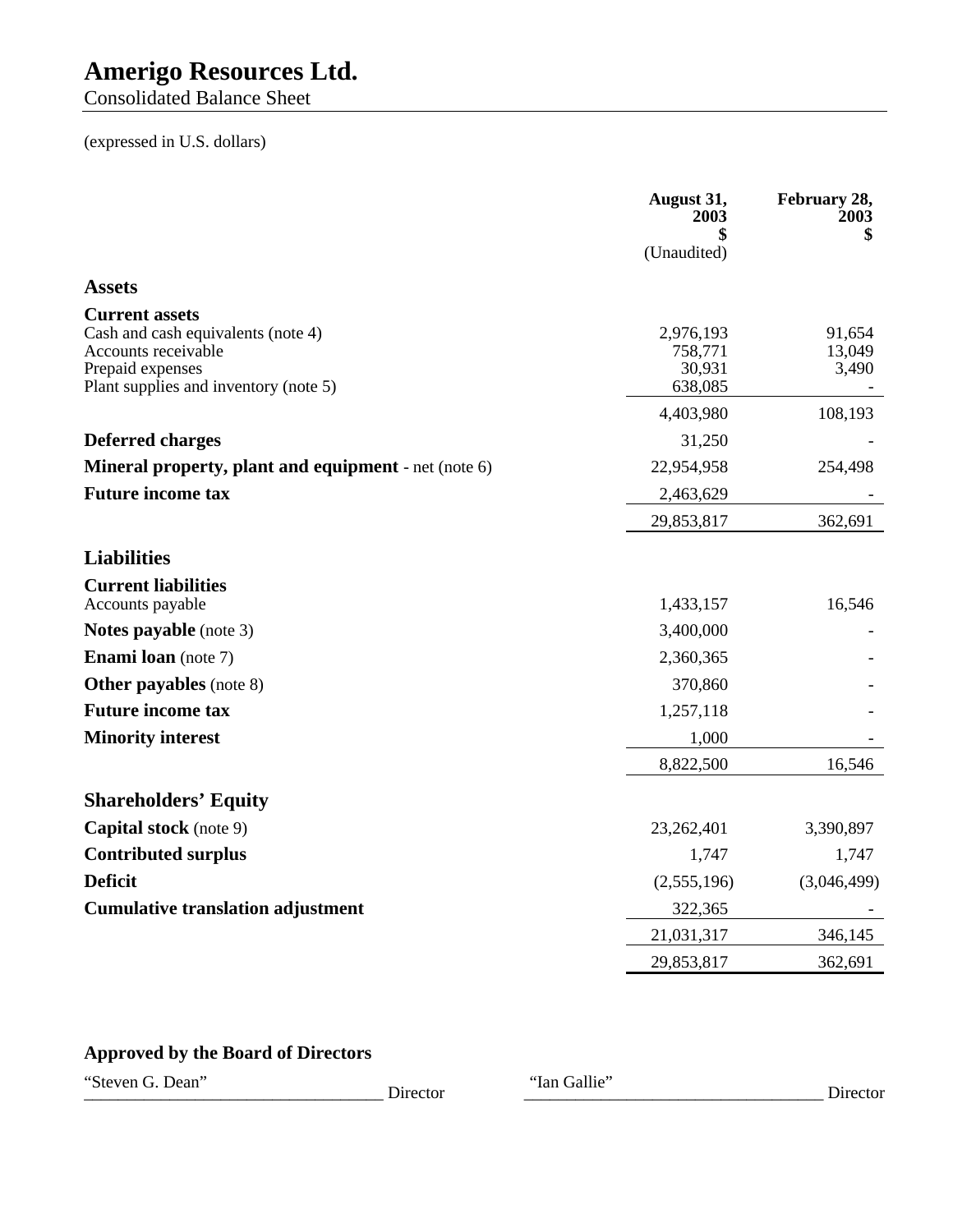Consolidated Statement of Operations and Retained Earnings

# (expressed in U.S. dollars)

|                                                       |             | Three months ended August 31, |             | Six months ended August 31, |
|-------------------------------------------------------|-------------|-------------------------------|-------------|-----------------------------|
|                                                       | 2003        | 2002                          | 2003        | 2002                        |
|                                                       | \$          | \$                            |             |                             |
|                                                       | (Unaudited) | (Unaudited)                   | (Unaudited) | (Unaudited)                 |
| <b>Revenue</b>                                        | 3,536,211   |                               | 3,536,211   |                             |
| <b>Costs</b>                                          |             |                               |             |                             |
| Production costs                                      | 1,288,446   |                               | 1,288,446   |                             |
| Smelter refinery and other charges                    | 911,638     |                               | 911,638     |                             |
| Maintenance and services                              | 372,084     |                               | 372,084     |                             |
| Depreciation and amortization                         | 149,358     |                               | 149,358     |                             |
| Administration                                        | 110,751     |                               | 110,751     |                             |
| Transportation                                        | 84,736      |                               | 84,736      |                             |
| <b>Cost of sales</b>                                  | 2,917,013   |                               | 2,917,013   |                             |
| <b>Operating profit</b>                               | 619,198     |                               | 619,198     |                             |
| Other income and expenses                             |             |                               |             |                             |
| Professional fees                                     | 45,085      | 11,909                        | 58,545      | 15,916                      |
| Interest expense                                      | 41,505      |                               | 41,505      |                             |
| Management fees                                       | 18,900      | 9,145                         | 31,268      | 18,473                      |
| Transfer agent and filing fees<br>General prospecting | 13,184      | 8,708<br>9,149                | 16,413      | 12,981<br>18,184            |
| Office expense                                        | 2,410       | 4,662                         | 14,325      | 7,654                       |
| Shareholder and investor                              |             |                               |             |                             |
| information                                           | 990         | 2,115                         | 6,796       | 2,616                       |
| Interest income                                       | (11,920)    | (246)                         | (12,688)    | (260)                       |
| Foreign exchange gain                                 | (73,706)    | (58)                          | (73,706)    | (58)                        |
|                                                       | 36,448      | 45,384                        | 82,458      | 75,506                      |
| <b>Earnings (loss) before</b>                         |             |                               |             |                             |
| minority interest                                     | 582,750     | (45, 384)                     | 536,740     | (75,506)                    |
| <b>Minority interest</b> (note 8)                     | 45,437      |                               | 45,437      |                             |
| Net earnings (loss) for the                           |             |                               |             |                             |
| period                                                | 537,313     | (45, 384)                     | 491,303     | (75,506)                    |
| Deficit - Beginning of period                         |             |                               |             |                             |
| As previously reported                                | (3,201,903) | (3,014,286)                   | (3,046,499) | (2,984,164)                 |
| Accounting change (note 10)                           | 109,394     |                               |             |                             |
| As restated                                           | (3,092,509) | (3,014,286)                   | (3,046,499) | (2,984,164)                 |
| Deficit - End period                                  | (2,555,196) | (3,059,670)                   | (2,555,196) | (3,059,670)                 |
| Weighted average number of<br>shares outstanding      |             |                               |             |                             |
|                                                       | 42,886,820  | 3,707,935                     | 25,056,135  | 3,260,531                   |
| Earnings (loss) per share                             |             |                               |             |                             |
| Basic                                                 | 0.0125      | (0.01)                        | 0.0196      | (0.02)                      |
| Diluted                                               | 0.0114      | (0.01)                        | 0.0168      | (0.02)                      |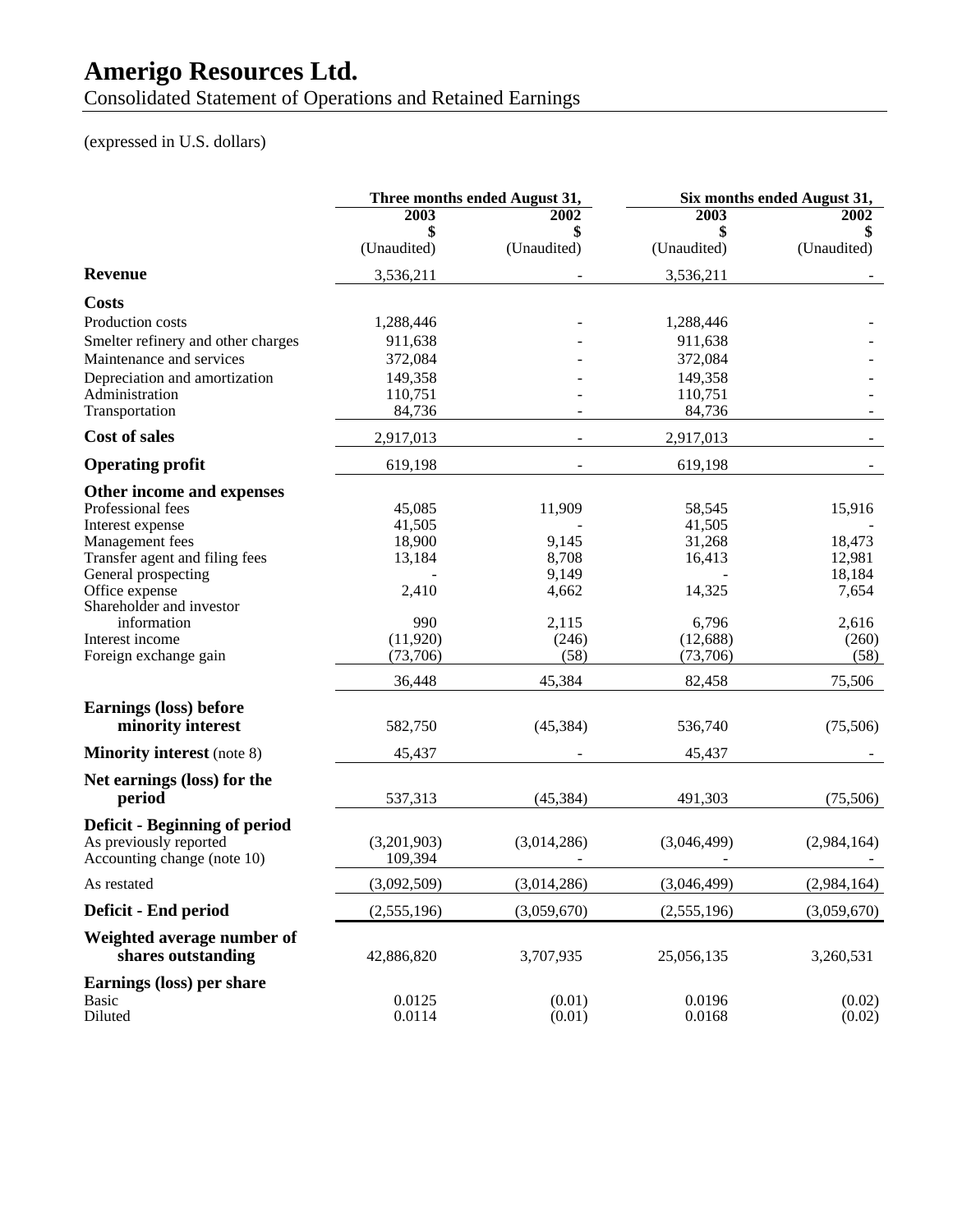Consolidated Statement of Cash Flows

# (expressed in U.S. dollars)

|                                                                                                                                                                                   | Three months ended August 31,         |                           |                                       | Six months ended August 31, |
|-----------------------------------------------------------------------------------------------------------------------------------------------------------------------------------|---------------------------------------|---------------------------|---------------------------------------|-----------------------------|
|                                                                                                                                                                                   | 2003<br>\$<br>(Unaudited)             | 2002<br>\$<br>(Unaudited) | 2003<br>\$<br>(Unaudited)             | 2002<br>(Unaudited)         |
| <b>Cash flows from operating activities</b><br>Net earnings (loss) for the period<br>Items not affecting cash - Depreciation                                                      | 537,313                               | (45,384)                  | 491,303                               | (75,506)                    |
| and amortization                                                                                                                                                                  | 149,358                               |                           | 149,358                               |                             |
| Changes in non-cash working capital - net of                                                                                                                                      | 686,671                               | (45, 384)                 | 640,661                               | (75,506)                    |
| effects of acquisition of subsidiary<br>Decrease in accounts receivable<br>Decrease in prepaid expenses<br>Decrease in plant, supplies and                                        | (260, 818)<br>(2,691)                 | (27,793)                  | (269, 549)<br>(312)                   | (24,308)                    |
| inventory<br>Increase in accounts payable<br>Due to related parties                                                                                                               | (90.246)<br>(446, 274)                | (17,293)<br>(33,460)      | (90.246)<br>(363, 242)                | (31, 944)                   |
| Net cash used in operating activities                                                                                                                                             | (113,358)                             | (123,930)                 | (82,688)                              | (131, 758)                  |
| <b>Cash flows from investing activities</b><br>Acquisition of subsidiary - net of \$31,083 cash<br>acquired<br>Purchase of mineral property, plant and                            | (319, 376)                            |                           | (428,770)                             |                             |
| equipment                                                                                                                                                                         | (42,020)                              | (108)                     | (74, 615)                             | (1,549)                     |
| Net cash used in investing activities                                                                                                                                             | (361, 396)                            | (108)                     | (503, 385)                            | (1, 549)                    |
| <b>Cash flows from financing activities</b><br>Repayment of Enami loan<br>Repayment of former owner loans<br>Deferred charges<br>Issuance of shares for cash - net of share issue | (92, 857)<br>(16,600,000)<br>(37,500) |                           | (92, 857)<br>(16,600,000)<br>(37,500) |                             |
| costs<br>Other payables                                                                                                                                                           | 19,566,148<br>51,332                  | 233,638                   | 19,862,721<br>51,332                  | 273,790                     |
| Net cash provided by financing activities                                                                                                                                         | 2,887,123                             | 233,638                   | 3,183,696                             | 273,790                     |
| <b>Cumulative translation adjustment</b>                                                                                                                                          | 286,734                               |                           | 286,916                               |                             |
| Net increase in cash and cash<br>equivalents                                                                                                                                      | 2,699,103                             | 109,600                   | 2,884,539                             | 140,483                     |
| <b>Cash and cash equivalents - Beginning</b><br>of period                                                                                                                         | 277,090                               | 33,484                    | 91,654                                | 2,601                       |
| Cash and cash equivalents - End of<br>period                                                                                                                                      | 2,976,193                             | 143,084                   | 2,976,193                             | 143,084                     |
| <b>Non-cash transactions</b><br>Issuance of shares for mineral properties<br>Mineral properties for minority interest<br>Note payable on acquisition                              | 8,783<br>1,000<br>1,854,589           |                           | 8,783<br>1.000<br>1,854,589           |                             |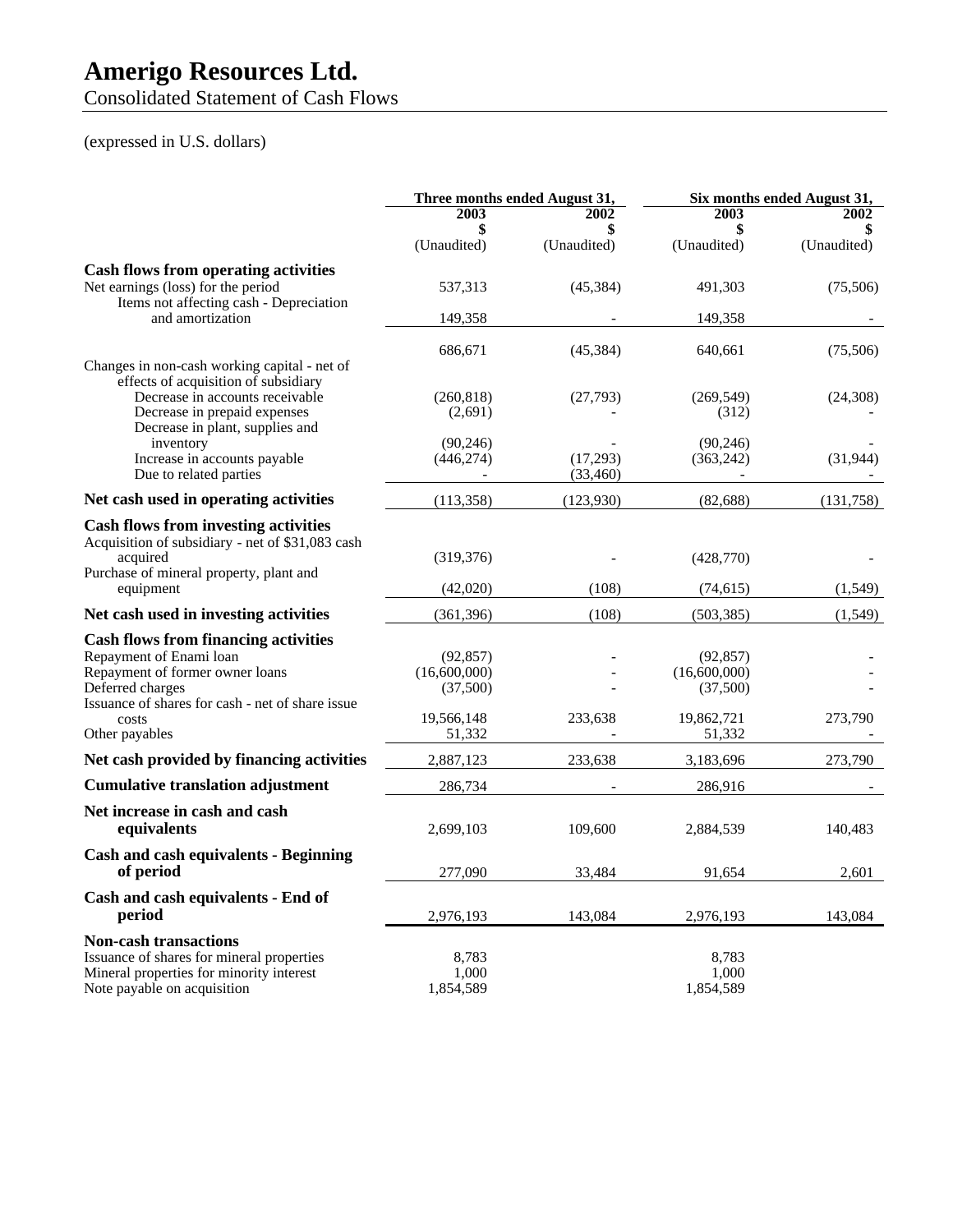(expressed in U.S. dollars)

### **1 Continued operations**

The company was incorporated under the laws of British Columbia, Canada.

During the period, the company acquired a copper producing company in Chile, Minera Valle Central S.A. (MVC) (note 3).

The company's activities also include the acquisition and exploration of mineral properties.

The company has not determined whether all its properties contain ore reserves that are economically recoverable. The recoverability of the amount shown for mineral interests is dependent upon the existence of economically recoverable reserves, the ability of the company to obtain the necessary financing, licenses and permits to complete the exploration and development of its properties and upon future profitable production or proceeds from the disposition of the properties. The amounts shown as mineral interests represent net costs to date, less amounts amortized and/or written off, and do not necessarily represent present or future values.

### **2 Significant accounting policies**

#### **Basis of presentation**

As a consequence of the acquisition of MVC, the company has adopted new accounting policies during the most recent interim period.

These interim financial statements disclose the company's accounting policies and methods of application and other information that management believes is necessary to understand the company's new operations. Other information normally included in annual financial statements has not been included in these interim financial statements, and these financial statements should be read together with the company's most recent audited annual financial statements.

These consolidated financial statements include the accounts of the company and its subsidiaries, Templo Dorado S.A. de C.V., (inactive), Amerigo International Holdings Corp., Amerigo Resources Ltd. Chile I Limitada, Amerigo Resources Ltd. Chile II Limitada and Minera Valle Central S.A. The results of the operations of these subsidiaries, except for Templo Dorado S.A. de C.V., were consolidated from July 1, 2003. In the view of management, these interim consolidated financial statements include all adjustments necessary for a fair presentation of the interim financial results.

### **Use of estimates**

The preparation of financial statements in conformity with Canadian generally accepted accounting principles requires management to make estimates and assumptions that affect the reported amount of assets and liabilities and disclosure of contingent assets and liabilities at the date of the financial statements and the reported amount of revenues and expenses during the period. Actual results may differ from those estimates.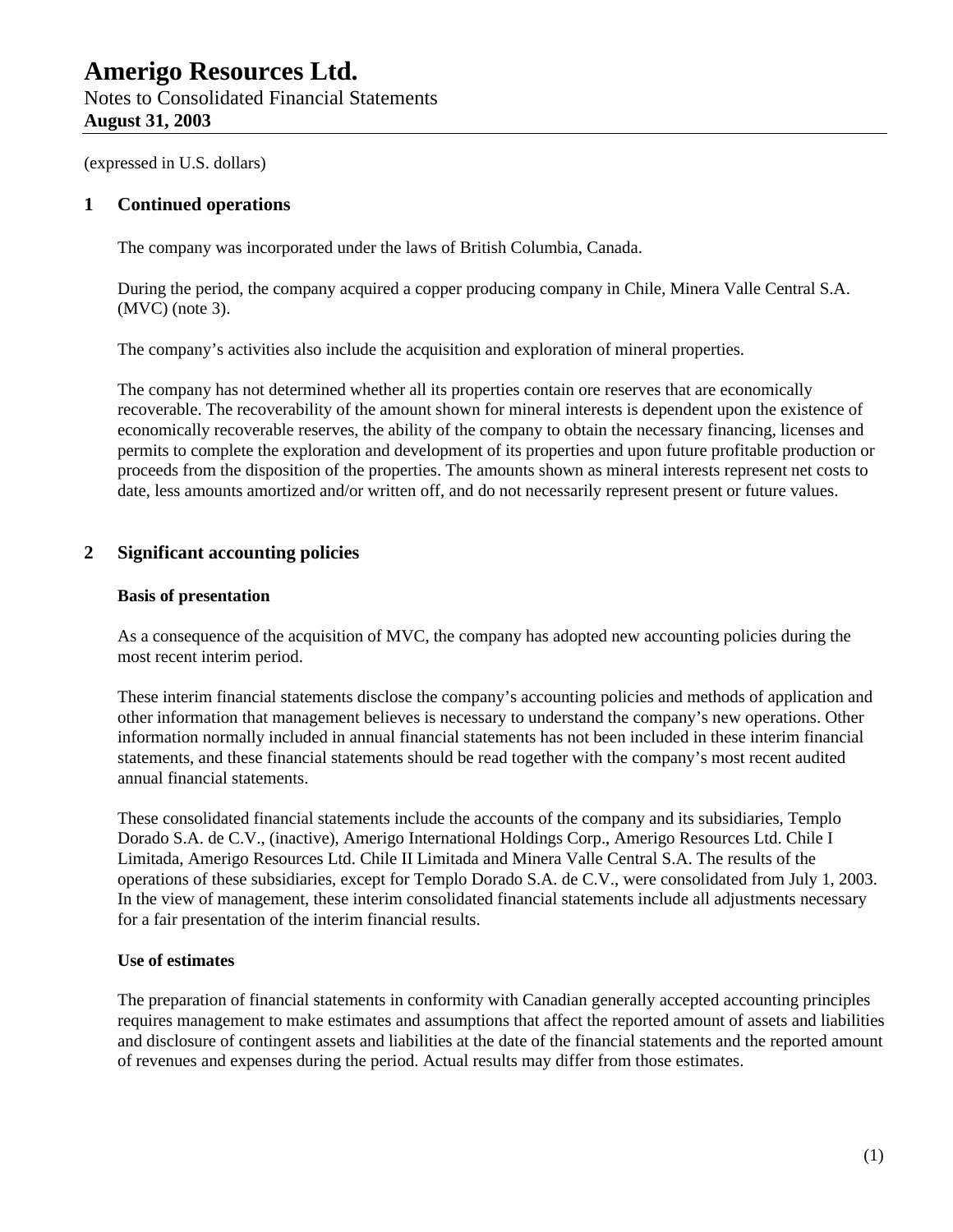#### (expressed in U.S. dollars)

The most significant estimates are related to the physical and economic lives of mineral assets and their recoverability.

#### **Foreign currency translation**

On June 1, 2003, the company changed its reporting currency to U.S. dollars. This change was made for consistency between the reporting currency of the company and its subsidiaries and was applied retroactively to March 1, 2003.

Comparative numbers were translated using the current method of translation. Under this method, the income statement and the cash flow statement items were translated into the reporting currency using the rates in effect at the date of the transactions, and assets and liabilities were translated using the exchange rate at February 28, 2003. All resulting exchange differences are reported as cumulative translation adjustment as a separate component of shareholders' equity.

The company's subsidiaries, except for MVC, are considered integrated operations and are translated using the temporal method. Under this method, monetary assets and liabilities are translated into U.S. dollars at the balance sheet date rate of exchange, and non-monetary assets and liabilities at historical rates. Revenues and expenses are translated at appropriate transaction date rates. Gains and losses on translation are included in income.

The company's subsidiary, MVC, is considered a self-sustaining operation and is translated using the current rate method. Under this method, assets and liabilities are translated into U.S. dollars at the balance sheet date rate of exchange. Revenues and expenses are translated at appropriate transaction date rates. Gains and losses on translation are deferred and included as part of shareholders' equity.

#### **Cash and cash equivalents**

Cash and cash equivalents consist of highly liquid investments that are readily convertible into cash with maturities of three months or less when purchased.

#### **Mineral property, plant and equipment**

Property, plant and equipment are carried at cost. Assets used in commercial production are subject to depreciation and depletion on the basis described below:

Buildings and major equipment are depreciated using the unit of production method over the lesser of the useful life of the asset or the estimated life of the mineral resource.

Other fixed assets are depreciated over the useful life of the asset.

Unit of production method is defined as contained pounds of copper produced over estimated production under the tailings supply agreement.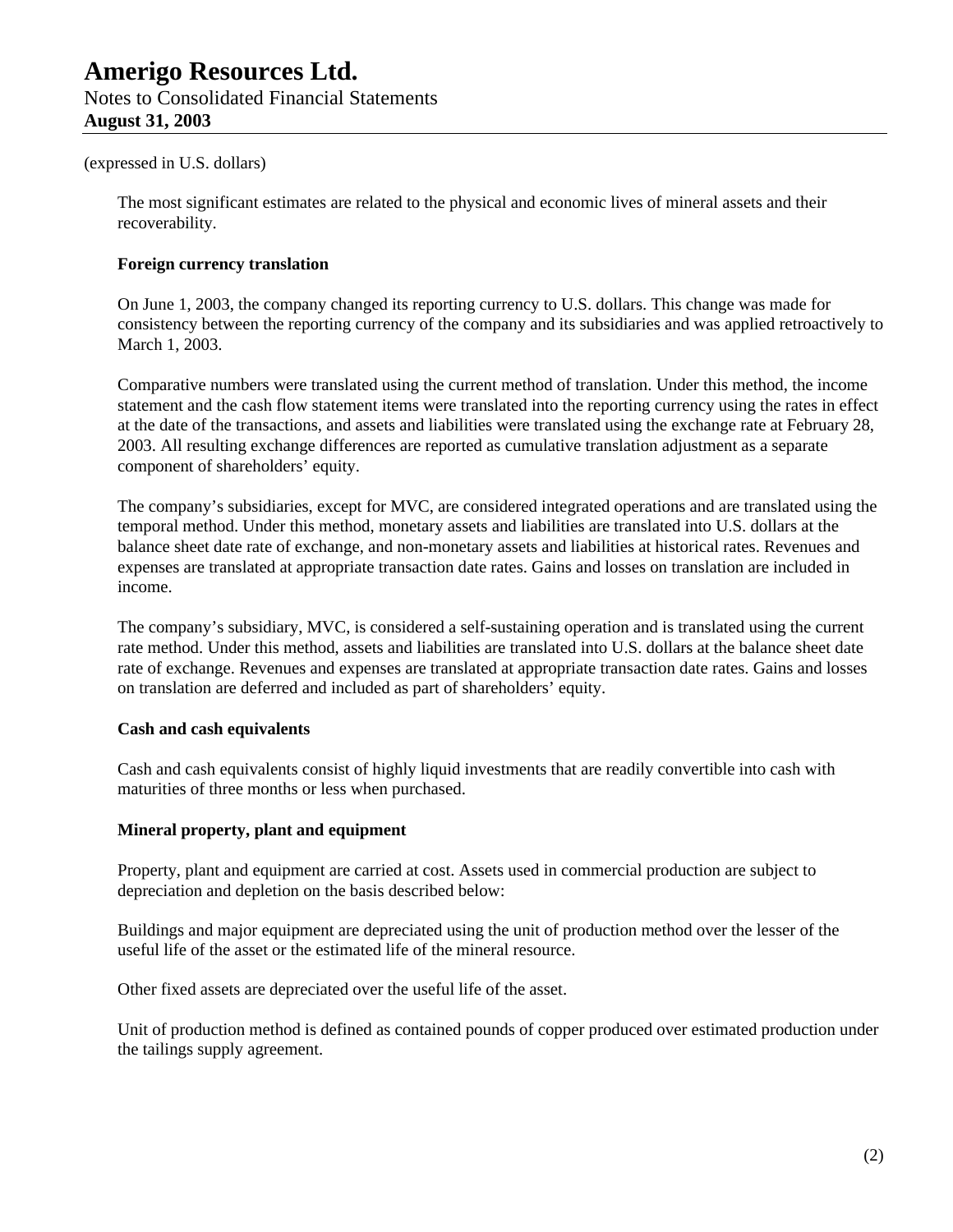# **August 31, 2003**

(expressed in U.S. dollars)

### **Mineral interests**

The company follows the method of accounting for its mineral interests whereby all costs related to acquisition, exploration and development are capitalized by project. These costs will be amortized against revenue from future production or written off if the interest is abandoned or sold.

On the commencement of commercial production, net costs will be charged to operations using the unit of production method by project based upon estimated recoverable reserves.

The amounts shown for mineral interests represent costs incurred to date, less recoveries, and do not necessarily reflect present or future values. Management reviews the carrying values of mineral interests, on a property-by-property basis, at least annually to determine if they have become impaired. If impairment is determined to exist, the mineral property will be written down to its net recoverable value. The ultimate recoverability of the amounts capitalized for the mineral properties is dependent upon the delineation of economically recoverable ore reserves, the company's ability to obtain the necessary financing to complete their development and realize profitable production or proceeds from the disposition thereof. Management's estimates of recoverability of the company's investment in various projects have been based on current conditions. However, it is reasonably possible that changes could occur in the near term that could adversely affect management's estimates and may result in future writedowns of capitalized property carrying values.

### **Property option agreements**

From time to time, the company may acquire or dispose of properties pursuant to the terms of option agreements. Because options are exercisable entirely at the discretion of the optionee, the amounts payable or receivable are not recorded. Option payments are recorded as resource property costs or recoveries when the payments are made or received.

### **Plant supplies and inventory**

Plant supplies are valued at the lower of cost and replacement cost. Concentrate inventory is valued at the lower of cost of production and net realizable value.

#### **Revenue**

Revenue is recognized when production is delivered to the smelter and title passes to the purchaser. Settlement adjustments are recorded when final payable metal content and final prices are determined.

### **Contractual right**

At the time of the acquisition of MVC, the company assigned the excess of the purchase price over the fair value of the tangible assets acquired to the contract between MVC and Codelco to process the tailings of the El Teniente mine. This contractual right is amortized on the basis of the contract.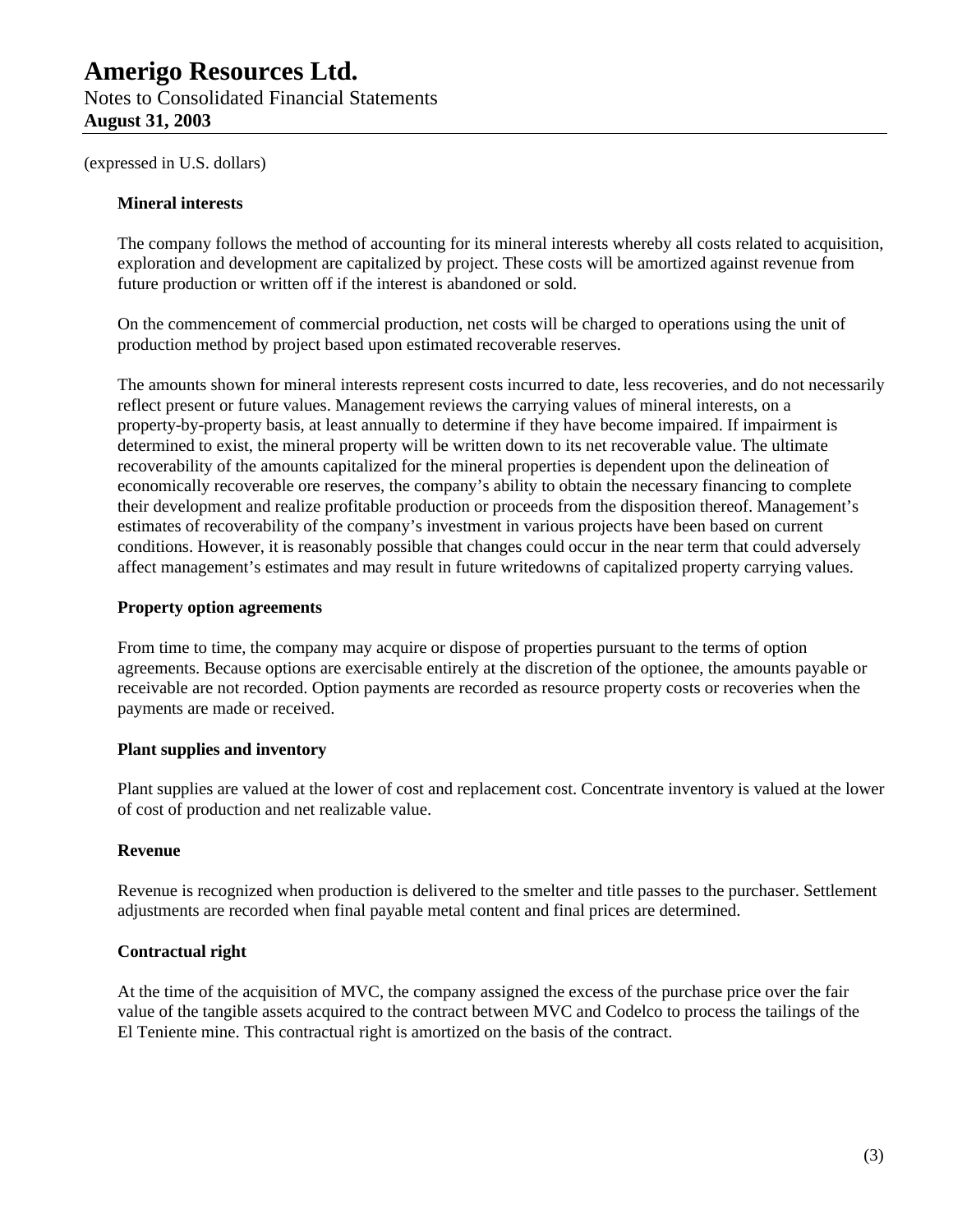(expressed in U.S. dollars)

#### **Income taxes**

The company follows the liability method of accounting for income taxes. Under this method, future income tax assets and liabilities are determined based on differences between financial reporting and tax bases of assets and liabilities, measured using substantially enacted tax rates and laws that will be in effect when the differences are expected to reverse. The effect on future income tax assets and liabilities of a change in income tax rates is included in the period that includes the enactment date.

### **Deferred charges**

Deferred charges consist of fees related to establishing the debt and are being amortized over the initial term of the loan.

### **Earnings (loss) per share**

Earnings or loss per common share is calculated using the weighted average number of common shares outstanding during each period. Diluted earnings or loss per common share is calculated using the treasury stock method, which assumes that stock options are only exercised when the exercise price is below the average market price during the period, and that the company will use the proceeds to purchase its common shares at their average market price during the period.

## **3 Acquisition of Minera Valle Central S.A.**

On July 3, 2003, the company executed an agreement to acquire all of the issued and outstanding shares of Minera Valle Central S.A. (MVC). MVC is a Chilean copper producer and has a contract with Chile's state owned copper producer Corporacion Nacional del Cobre de Chile (Codelco) through 2021 to process the tailings from the El Teniente mine in Chile.

Consideration for this acquisition was \$1,854,589 and the assumption of loans of \$18,145,411 due to former shareholders, of which \$16,600,000 was repaid at the time of the acquisition. The remaining loan balance of \$1,545,411 together with the acquisition price, totalling \$3,400,000 will be paid in cash or shares of the company, in three years if the average copper price is over \$0.82 per pound. Payment in cash or shares is at the option of the company; however, if the company elects to pay in shares, the vendor has the right to either receive the payment in shares or receive payment in cash within two years counted from the end of the threeyear period plus interest at an annual rate of 5%. If the copper price is below \$0.82 per pound, the payment period will be extended to five years. Payment will be made in cash only plus interest at an annual rate of 5%.

This acquisition has been accounted for using the purchase method and results of operations have been consolidated since the date of acquisition. The following table summarizes the purchase price allocation based on preliminary estimates of the fair values of the assets acquired and liabilities assumed; appraisals and valuations are being conducted and final allocation will be made upon completion.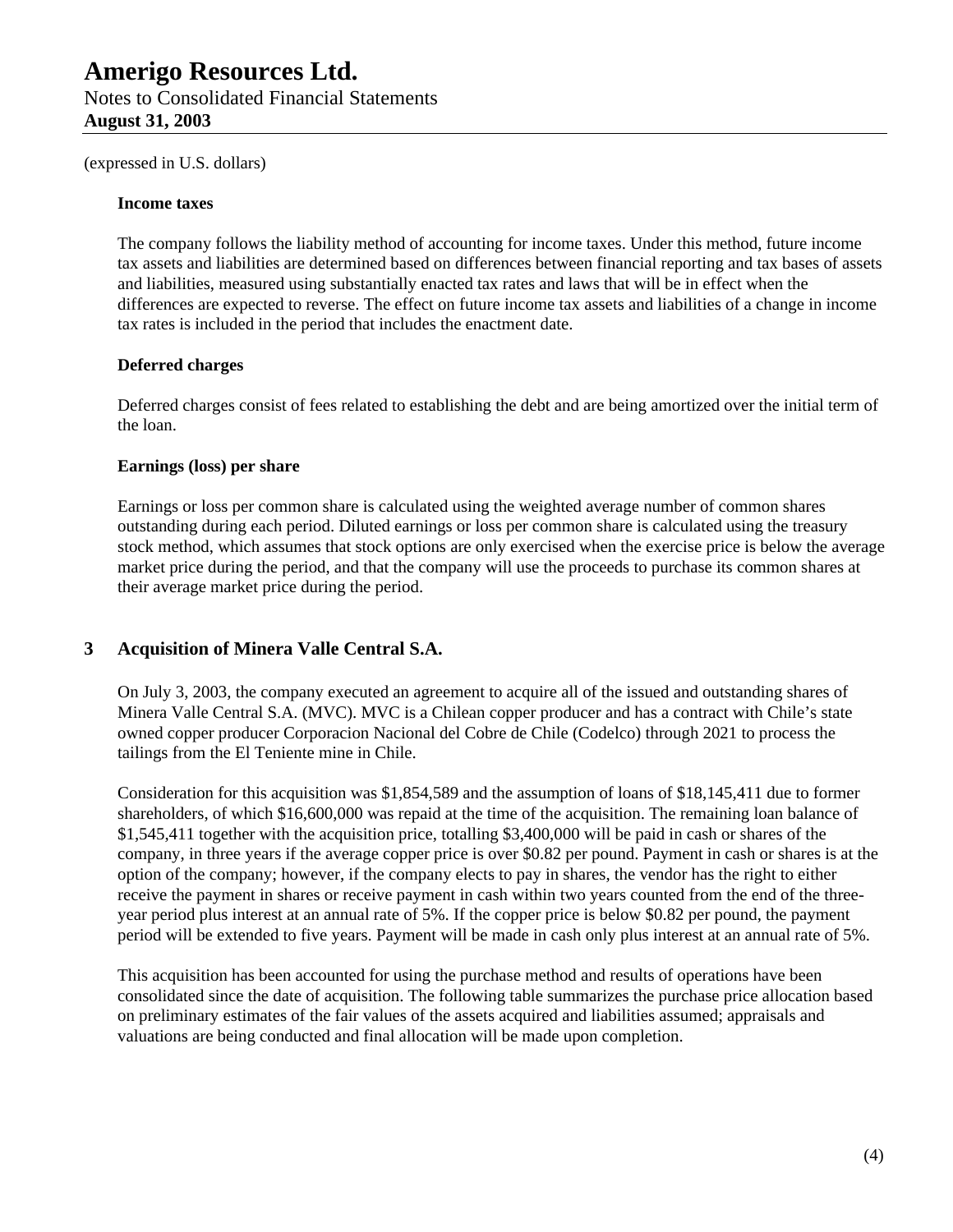Notes to Consolidated Financial Statements **August 31, 2003**

(expressed in U.S. dollars)

|                                                    | \$             |
|----------------------------------------------------|----------------|
| Net assets acquired                                |                |
| Cash                                               | 31,083         |
| Accounts receivable                                | 476,173        |
| Inventory                                          | 547,839        |
| Other assets                                       | 248,530        |
| Property, plant and equipment                      | 14,080,035     |
| Future income tax assets                           | 2,259,547      |
| Contractual right                                  | 8,433,064      |
|                                                    | 26,076,271     |
| Liabilities assumed                                |                |
| Loan from former shareholders                      | (18, 145, 411) |
| Enami loan                                         | (2,453,222)    |
| Accounts payable                                   | (1,314,703)    |
| <b>Accrued liabilities</b>                         | (784, 678)     |
| Future income tax liabilities                      | (1,063,815)    |
|                                                    | 2,314,442      |
|                                                    |                |
| <b>Consideration</b>                               | 1,854,589      |
| Note payable issued to vendor<br>Acquisition costs |                |
| Legal and other related costs                      | 257,228        |
| Stamp duties                                       | 202,625        |
|                                                    |                |
|                                                    | 2,314,442      |

### **4 Cash and cash equivalents**

The company has pledged \$12,600,000 as collateral for a demand loan of \$12,600,000 advanced by a Canadian owned bank. The deposit is restricted under the terms and conditions of the demand loan and may be applied at any time at the option of the company to settle the demand loan. The interest rate on the demand loan is 90 days LIBOR plus 0.5%. The cash deposit and demand loan are part of an interim corporate structure which will eventually be replaced by a structure involving the registration of a subsidiary that has applied for a banking licence in an offshore jurisdiction. For accounting purposes, the cash deposit has been netted off against the demand loan.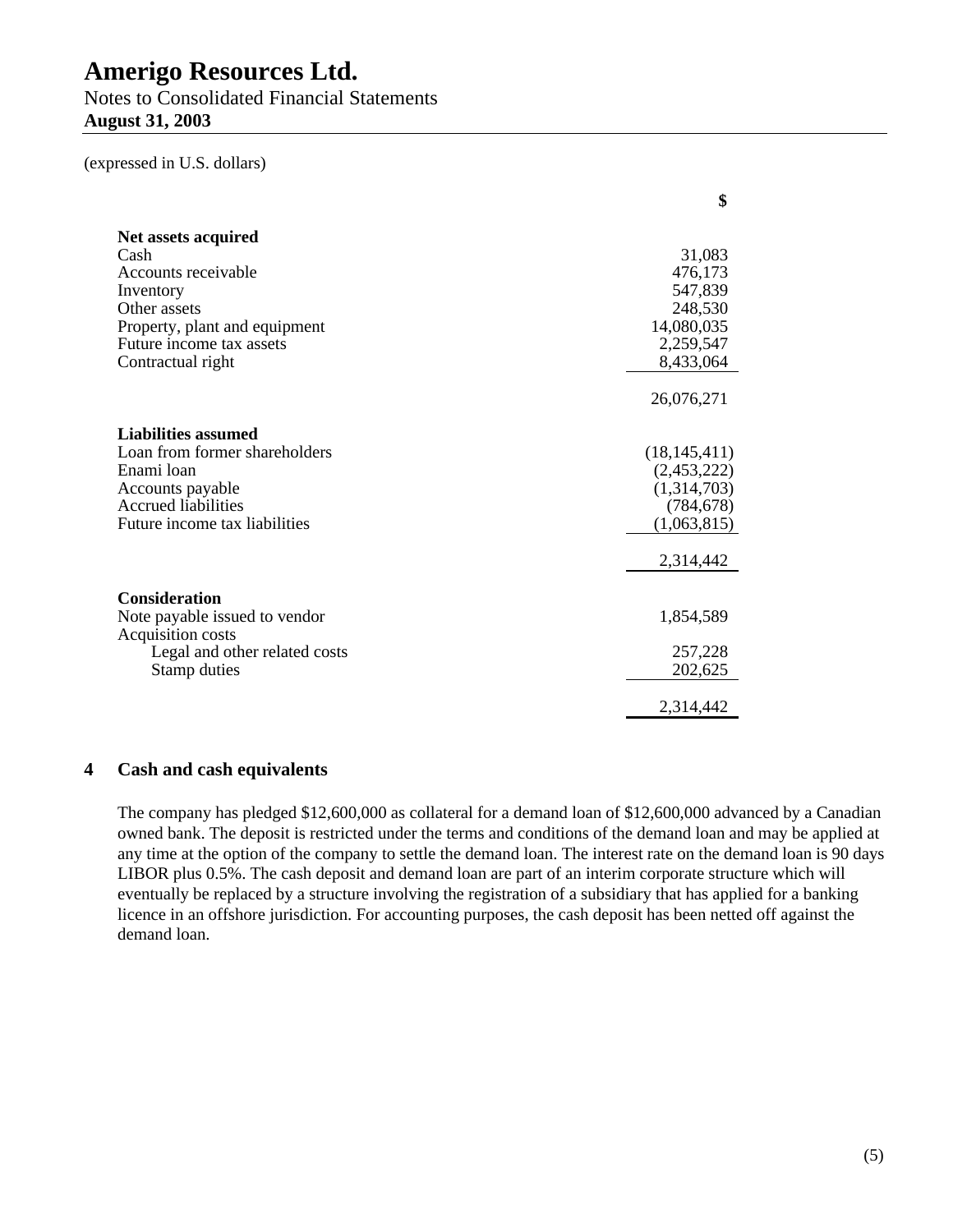Notes to Consolidated Financial Statements **August 31, 2003**

(expressed in U.S. dollars)

## **5 Plant supplies and inventory**

|                                         | August 31,<br>2003<br>(Unaudited) | February 28,<br>2003<br>\$ |
|-----------------------------------------|-----------------------------------|----------------------------|
| Plant supplies<br>Concentrate inventory | 536,695<br>101,390                |                            |
|                                         | 638,085                           |                            |

## **6 Mineral property, plant and equipment**

|                                                    | \$           |
|----------------------------------------------------|--------------|
| Construction and infrastructure                    | 13,159,891   |
| Machinery and equipment                            | 10,696,898   |
|                                                    | 23,856,789   |
| Accumulated depreciation                           | (10,086,506) |
|                                                    | 13,770,283   |
| Contractual right - net                            | 8,354,640    |
|                                                    | 22,124,923   |
| Office furniture, equipment and other assets - net | 521,313      |
| Mineral properties - Canada                        | 308,722      |
|                                                    | 22.954.958   |

Mineral properties in Canada consist of:

|                                                                                        | February 28,                         |                                                     | May 31, 2003                          |                                               | <b>August 31, 2003</b>                 |
|----------------------------------------------------------------------------------------|--------------------------------------|-----------------------------------------------------|---------------------------------------|-----------------------------------------------|----------------------------------------|
|                                                                                        | 2003<br><b>Balance</b><br>\$         | <b>Deferred</b><br>exploration<br>\$<br>(Unaudited) | <b>Balance</b><br>(Unaudited)         | <b>Deferred</b><br>exploration<br>(Unaudited) | <b>Balance</b><br>(Unaudited)          |
| Island Copper, Ontario<br>Coppercorp, Ontario<br>Bellevue, Ontario<br>Deroche, Ontario | 131,867<br>67,322<br>12,368<br>5,930 | 6,260<br>19,374<br>2,024<br>4,935                   | 138,127<br>86,696<br>14,392<br>10,865 | 2,737<br>16,603<br>1,039<br>1,251             | 140,864<br>103,299<br>15,431<br>12,116 |
| Caniapiscau, Quebec                                                                    | 37,012                               |                                                     | 37,012                                |                                               | 37,012                                 |
|                                                                                        | 254,499                              | 32,593                                              | 287,092                               | 21,630                                        | 308,722                                |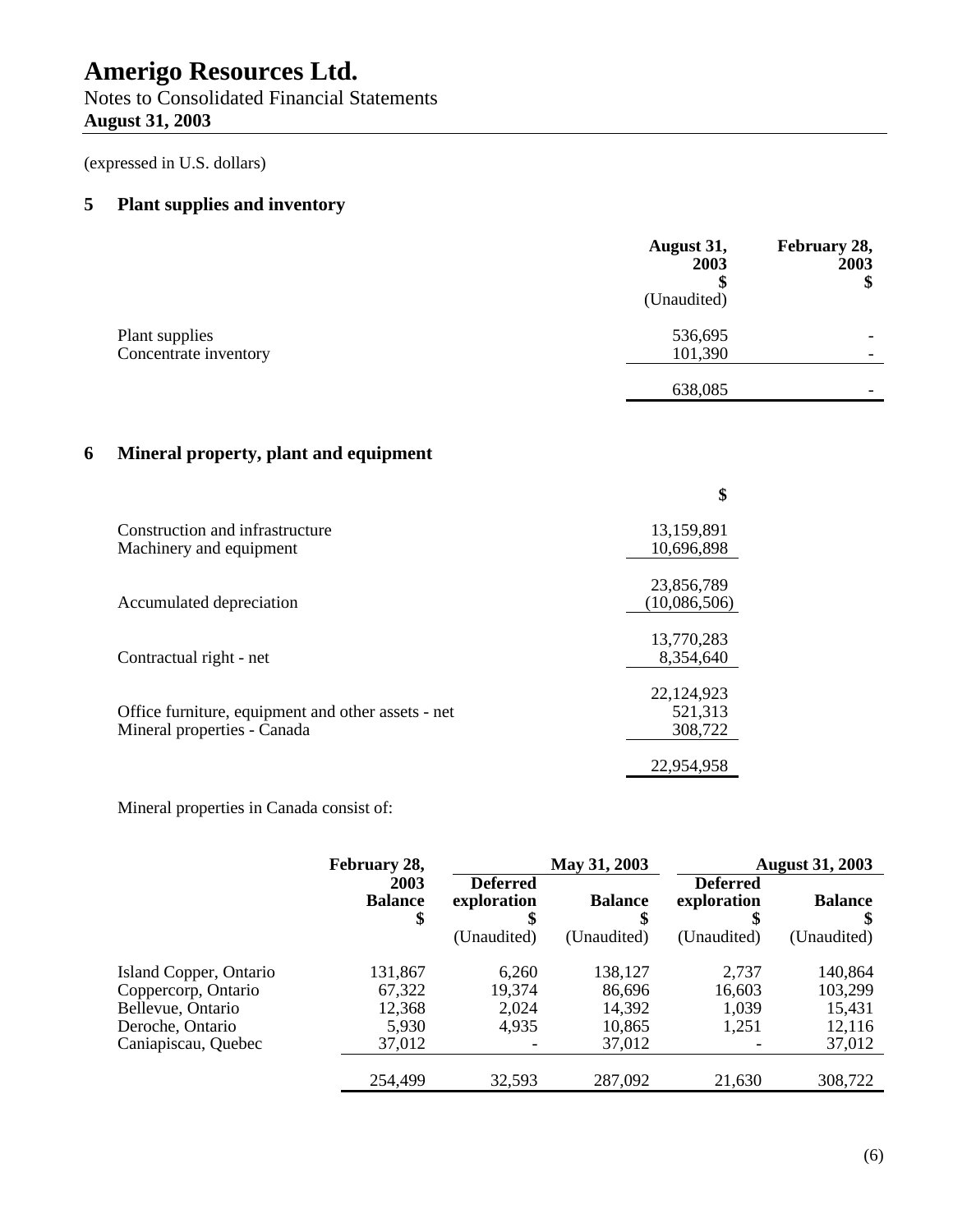(expressed in U.S. dollars)

### **7 Enami loan**

MVC has entered into a series of agreements with the Chilean state owned company, Empresa Nacional de Mineria (Enami).

Under the terms of the agreements, Enami lent money to MVC for working capital purposes in 1998, 2001 and 2002. These loans accrue interest at an annual rate of prime as set by the Chilean Central Bank plus 2%. As at August 31, 2003, the interest rate was approximately 6.5%.

These loans are collateralized with assets of MVC with a value of approximately \$1,600,000.

The repayment of the principal and interest on these loans is based on production and copper prices, as follows:

If the copper price is above \$0.75 per pound, the company is required to repay to Enami 50% of the excess price over \$0.75.

If the copper price is above \$0.82 per pound, the company is required to repay to Enami 100% of the excess price over \$0.82.

Accordingly, a portion of these loans may be repaid within the upcoming year; however, as there is no minimum payment, the loans have been classified as non-current.

### **8 Other payables**

Other payables include \$45,437 payable to related parties for a royalty dividend calculated as \$0.01 per pound of copper produced during the period from July 4, 2003 to August 31, 2003.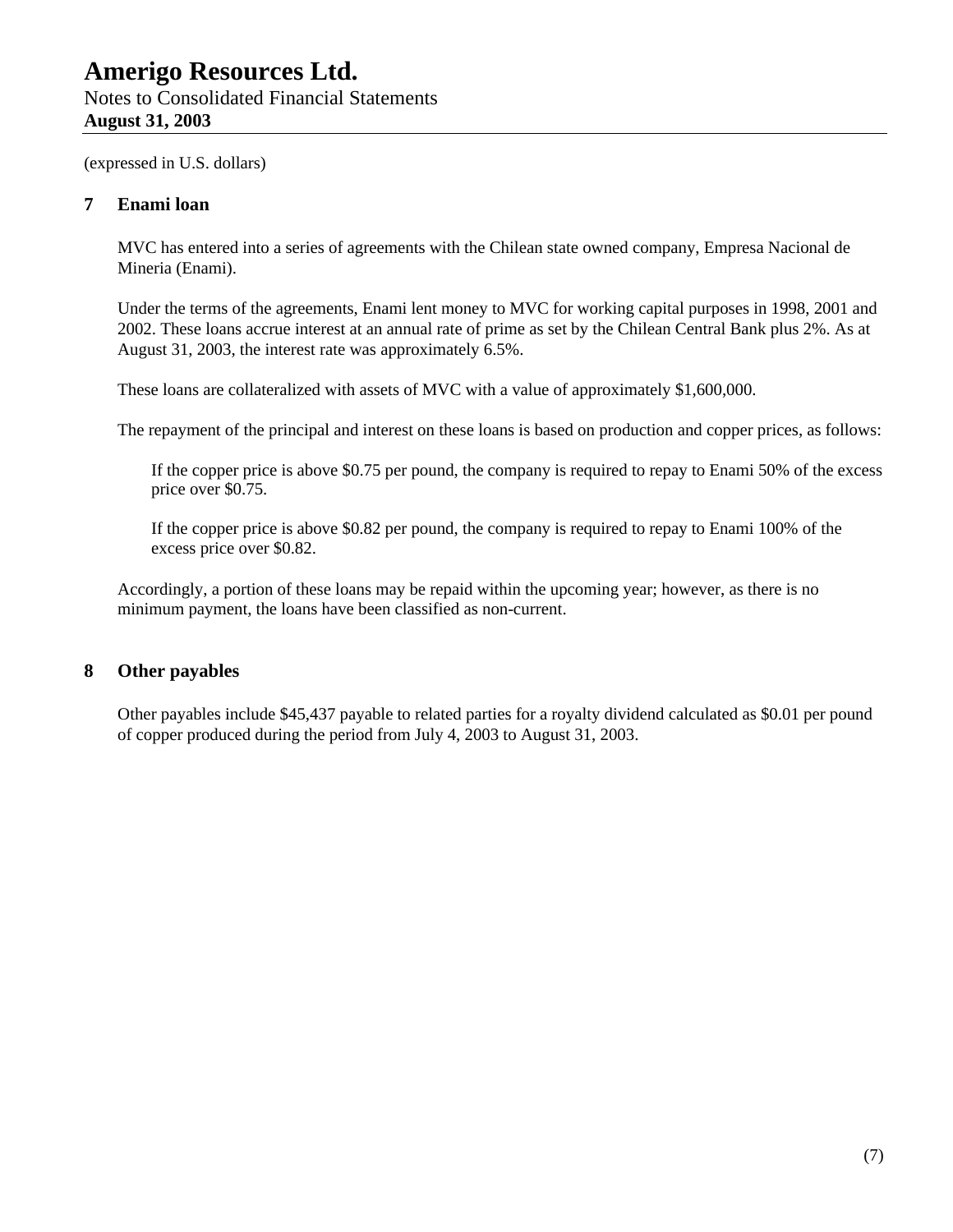Notes to Consolidated Financial Statements **August 31, 2003**

(expressed in U.S. dollars)

## **9 Capital stock**

#### Authorized

100,000,000 common shares without par value

#### Issued

|                                                                                                                                             | <b>Shares</b>                            | Amount<br>\$                                        |
|---------------------------------------------------------------------------------------------------------------------------------------------|------------------------------------------|-----------------------------------------------------|
| Balance - February 28, 2003                                                                                                                 | 6,384,688                                | 3,390,897                                           |
| Private placement at Cdn\$0.16 per share<br>1,562,500<br>Exercise of warrants<br>600,000<br>100,000<br>Exercise of stock options            |                                          | 183,070<br>98,858<br>14,645                         |
| 8,647,188<br>Balance - May 31, 2003 (unaudited)                                                                                             |                                          | 3,687,470                                           |
| Private placement at Cdn\$0.60 per share<br>Exercise of warrants<br>Property option agreement<br>Exercise of stock options<br>Issuing costs | 47,757,833<br>262,500<br>50,000<br>5,000 | 20,667,802<br>47,100<br>7,000<br>700<br>(1,147,671) |
| Balance - August 31, 2003 (unaudited)                                                                                                       | 56,722,521                               | 23,262,401                                          |

### **Private placement**

On April 16, 2003, the company completed a private placement of 1,562,500 units at Cdn\$0.16 per unit for proceeds of Cdn\$250,000 (\$183,070). Each unit consisted of one common share and one-half of one warrant; each warrant entitles the holder to purchase one additional common share at Cdn\$0.32 to April 16, 2005.

On June 24, 2003, the company completed a private placement with net proceeds of Cdn\$25,979,100 (\$18,735,453). Deposit receipts totalling 43,298,501 have been issued at a price of Cdn\$0.60 each. Each deposit receipt was convertible into a unit consisting of one share and one-half of one warrant, with each full warrant exercisable until June 18, 2005 at Cdn\$0.70. On July 18, 2003, the deposit receipts were converted into shares.

On July 18, 2003, the company completed a private placement of Cdn\$1,980,000 (\$1,428,056) oversubscription option for the company's private placement. A total of 3,300,000 units were issued at Cdn\$0.60 per unit. Each unit consists of one share and one-half of one warrant, with each full warrant exercisable until June 18, 2005 at Cdn\$0.70.

The agents received 6% commission and a total of 1,268,974 agent's warrants entitling the agents to purchase units (consisting of one share and one-half of one warrant, with each full warrant exercisable until June 18, 2005 at Cdn\$0.70) for Cdn\$0.60 until June 18, 2005.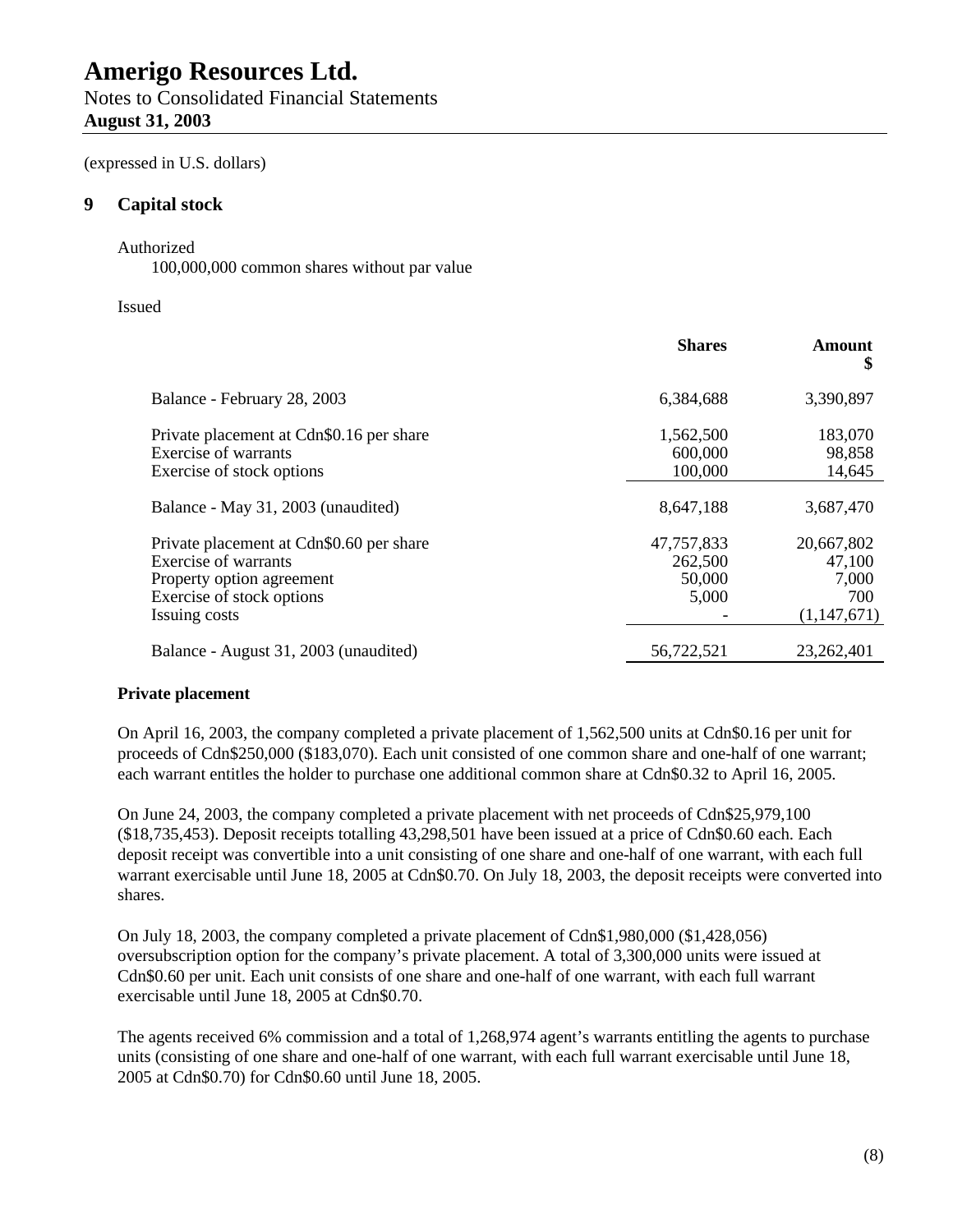# (expressed in U.S. dollars)

**August 31, 2003**

On July 18, 2003, the company completed a non-brokered private placement of 1,159,333 units at Cdn\$0.60 per unit for total proceeds of Cdn\$695,600 (\$501,695). Each unit consists of one share and one-half of one warrant, with each full warrant exercisable until June 18, 2005 at Cdn\$0.70.

#### **Stock options**

During the six months ended August 31, 2003, the company granted stock options to purchase an aggregate of 340,000 common shares to two directors and one senior officer, with an exercise price of Cdn\$0.36 per share, expiring on April 2, 2008.

100,000 stock options were exercised at Cdn\$0.20 netting the company Cdn\$20,000 (\$15,523).

Stock options outstanding and exercisable at August 31, 2003:

|                                             | Six months ended August 31, 2003 |                                       |
|---------------------------------------------|----------------------------------|---------------------------------------|
|                                             |                                  | (Unaudited)                           |
|                                             |                                  | Weighted                              |
|                                             | Outstanding<br>options           | average<br>exercise<br>price<br>Cdn\$ |
| Outstanding - Beginning of period           | 320,000                          | 0.20                                  |
| Granted<br>Exercised                        | 340,000<br>(105,000)             | 0.36<br>0.20                          |
| Outstanding and exercisable - End of period | 555,000                          | 0.30                                  |

At August 31, 2003, the weighted average remaining contractual life of the stock optionees is 4.2 years.

#### **Stock-based compensation**

The company does not record any value for options granted to employees and directors and uses the fair value method for options granted to consultants. The company estimated that the weighted average fair value of the options granted during the first quarter ended May 31, 2003 was Cdn\$0.25 by using the Black-Scholes Option Pricing Model with the following weighted average assumptions:

| Expected dividend yield         | $0\%$   |
|---------------------------------|---------|
| Expected stock price volatility | 89.05%  |
| Risk-free interest rate         | 3.25%   |
| Expected life of options        | 5 years |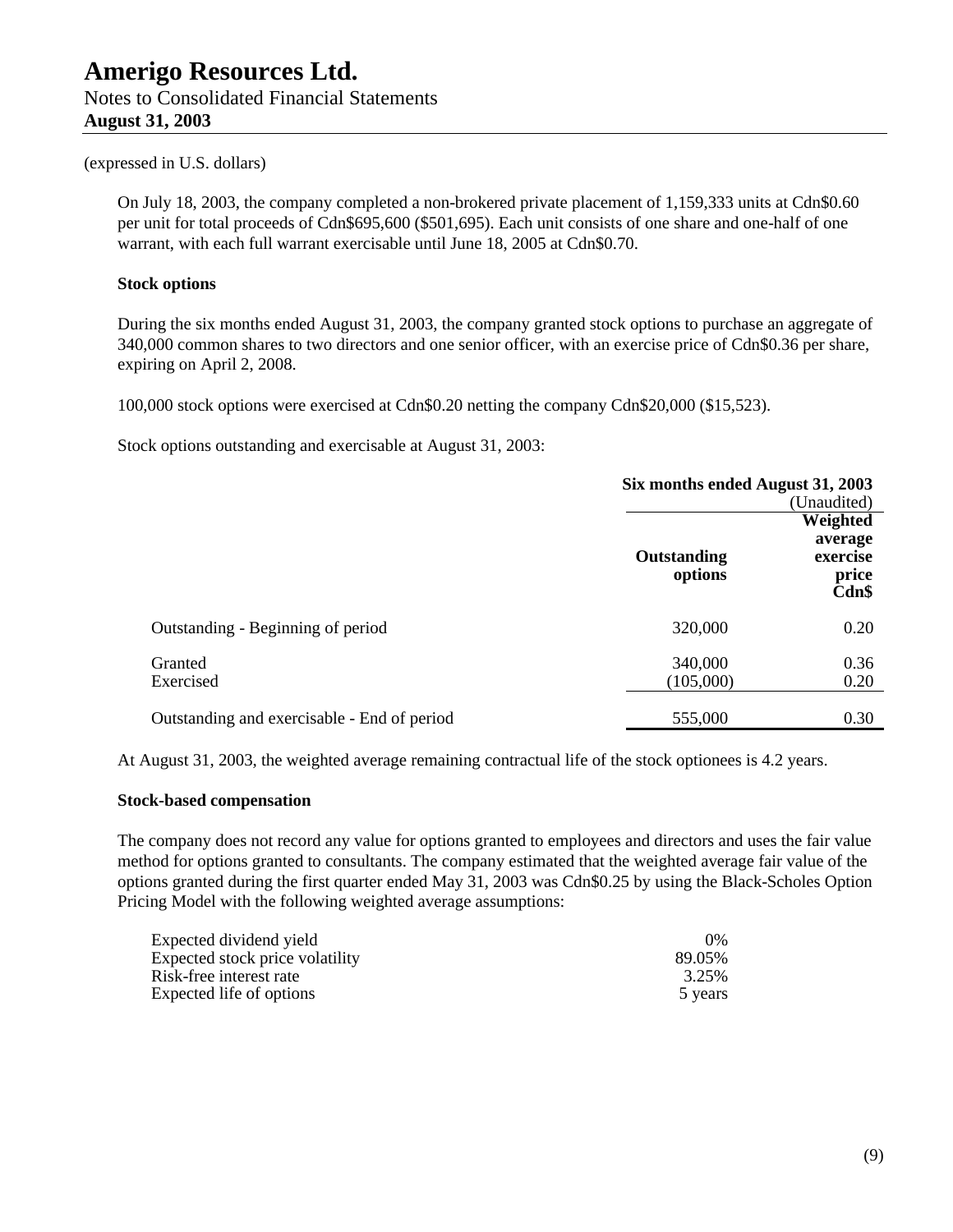Notes to Consolidated Financial Statements **August 31, 2003**

#### (expressed in U.S. dollars)

Had the company recognized compensation expense for stock options granted to its employees using the fair value method, the following would have been its effect on the company's net earnings:

|                                                         | <b>Six months</b><br>ended<br>August 31,<br>2003<br>\$<br>(Unaudited) |
|---------------------------------------------------------|-----------------------------------------------------------------------|
| Net earnings for the period<br>As reported<br>Pro forma | 491,303<br>428,998                                                    |
| Basic earnings per share<br>As reported<br>Pro forma    | 0.0196<br>0.0171                                                      |
| Diluted earnings per share<br>As reported<br>Pro forma  | 0.0168<br>0.0147                                                      |

#### **Warrants**

On March 14, 2003, 75,000 warrants with the same expiry date were exercised at Cdn\$0.40 per unit, netting the company Cdn\$30,000 (\$21,968). 425,000 warrants expired without being exercised.

During April and May of 2003, 525,000 warrants with August 20, 2004 expiry date were exercised at Cdn\$0.20 per unit netting the company Cdn\$105,000 (\$76,890).

#### **Share purchase warrants outstanding at August 31, 2003** (unaudited)

| <b>Expiry date</b> | <b>Exercise price</b><br>per warrant<br>Cdn\$ | Number of<br>warrants |  |
|--------------------|-----------------------------------------------|-----------------------|--|
| August 21, 2004    | 0.20                                          | 1,653,750             |  |
| February 12, 2005  | 0.25                                          | 389,185               |  |
| April 16, 2005     | 0.32                                          | 681,250               |  |
| June 18, 2005      | 0.60                                          | 1,268,974             |  |
| June 18, 2005      | 0.70                                          | 24,513,406            |  |
|                    |                                               |                       |  |

Each warrant entitles the holder to purchase one common share of the company.